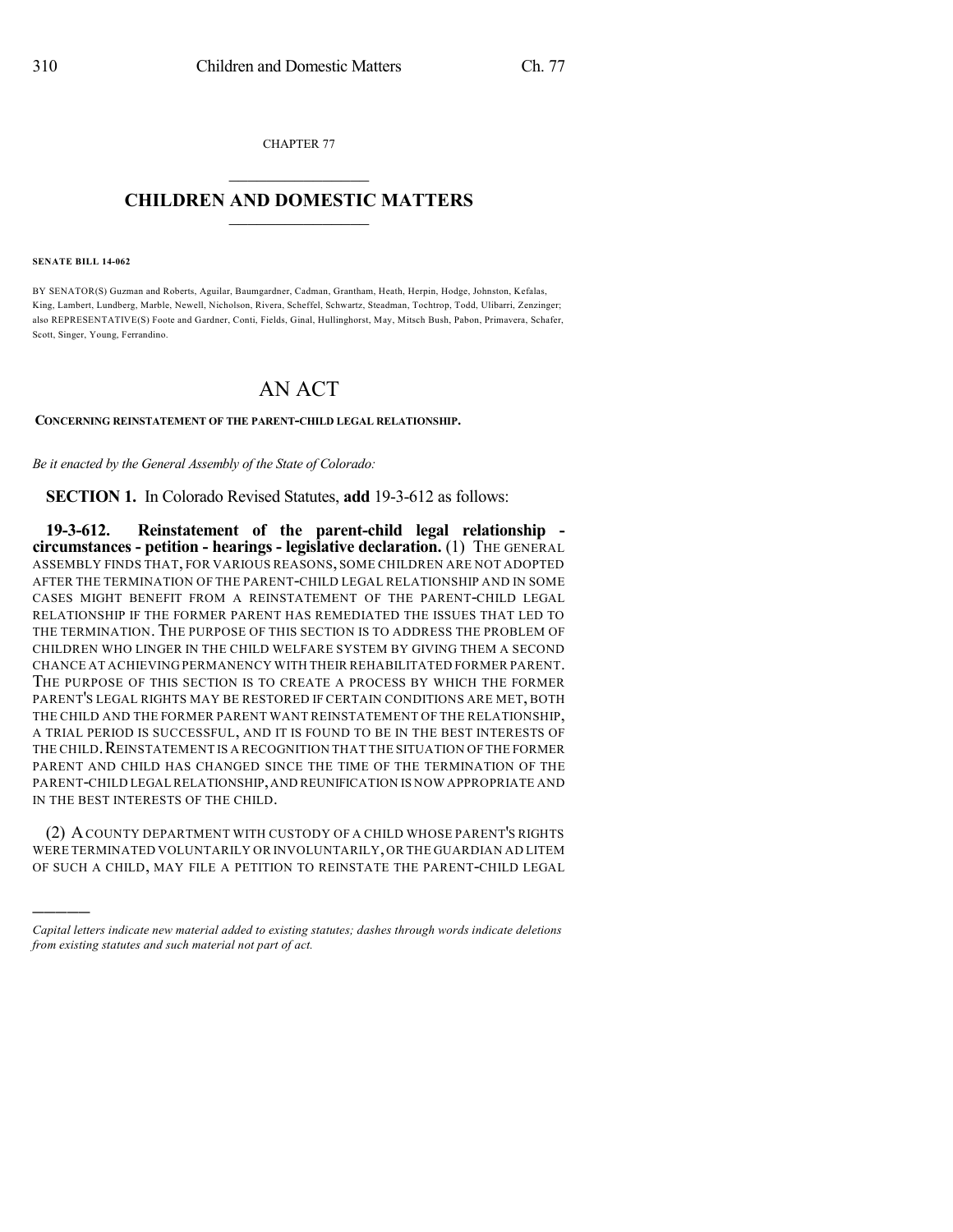RELATIONSHIP ALLEGING THE FOLLOWING:

(a) (I) THE CHILD IS TWELVE YEARS OF AGE OR OLDER; OR

(II) THE CHILD IS YOUNGER THAN TWELVE YEARS OF AGE AND IS PART OF A SIBLING GROUP, AS DEFINED IN SECTION 19-1-103 (98.5), THAT INCLUDES A CHILD DESCRIBED IN SUBPARAGRAPH (I) OF THIS PARAGRAPH (a) FOR WHOM A PETITION TO REINSTATE THE PARENT-CHILD LEGAL RELATIONSHIP HAS BEEN FILED, AND THE YOUNGER SIBLING INDEPENDENTLY MEETS THE CONDITIONS SET FORTH IN PARAGRAPHS (b) TO (f) OF THIS SUBSECTION (2);

(b) BOTH THE CHILD AND THE FORMER PARENT CONSENT TO THE PETITION FOR REINSTATEMENT OF THE PARENT-CHILD LEGAL RELATIONSHIP;

(c) THE CHILD DOES NOT HAVE A LEGAL PARENT, IS NOT IN AN ADOPTIVE PLACEMENT, AND IS NOT LIKELY TO BE ADOPTED WITHIN A REASONABLE PERIOD OF TIME, AND OTHER PERMANENCY OPTIONS HAVE BEEN EXHAUSTED;

(d) THE CHILD IS IN THE LEGAL CUSTODY OF A COUNTY DEPARTMENT;

(e) THE DATE OF THE FINAL ORDER TERMINATING THE PARENT-CHILD LEGAL RELATIONSHIP WAS AT LEAST THREE YEARS BEFORE THE FILING OF THE PETITION OR, IF THE COURT FINDS THAT IT IS IN THE BEST INTERESTS OF THE CHILD TO CONSIDER A PETITION FOR REINSTATEMENT OF THE PARENT-CHILD LEGAL RELATIONSHIP, LESS THAN THREE YEARS FROM THE DATE OF THE FINAL ORDER TERMINATING THE PARENT-CHILD LEGAL RELATIONSHIP; AND

(f) THE DEPENDENCY AND NEGLECT ACTION DID NOT INVOLVE SUBSTANTIATED ALLEGATIONS OF SEXUAL ABUSE OR AN INCIDENT OF EGREGIOUS ABUSE OR NEGLECT AGAINST A CHILD, A NEAR FATALITY, OR A SUSPICIOUS FATALITY OR NEAR FATALITY AS THOSE TERMS ARE DEFINED IN SECTION 26-1-139, C.R.S.

(3) ACHILD WHO IS SIXTEEN YEARS OF AGE OR OLDER, OR HIS OR HER GUARDIAN AD LITEM, MAY ALSO FILE A PETITION TO REINSTATE THE PARENT-CHILD LEGAL RELATIONSHIP ALLEGING THAT THE CONDITIONS SET FORTH IN PARAGRAPHS (b) TO (f) OF SUBSECTION (2) OF THIS SECTION ARE MET.

(4) IF A FORMER PARENT WHOSE RIGHTS HAVE BEEN TERMINATED CONTACTS EITHER THE COUNTY DEPARTMENT THAT HAS CUSTODY OF THE CHILD OR THE CHILD'S GUARDIAN AD LITEM ABOUT THE POSSIBLE REINSTATEMENT OF THE PARENT-CHILD LEGAL RELATIONSHIP THROUGH A PETITION FILED UNDER THIS SECTION,THE COUNTY DEPARTMENT OR THE GUARDIAN AD LITEM WHO WAS CONTACTED MUST NOTIFY THE OTHER PARTY, AS APPLICABLE, WITHIN THIRTY DAYS AFTER THE CONTACT WITH THE NAME AND ADDRESS OF THE FORMER PARENT.

(5) IF A PETITION TO REINSTATE THE PARENT-CHILD LEGALRELATIONSHIP IS FILED, A FORMER PARENT WHO IS NAMED IN THE PETITION AND WHOSE RIGHTS THE PETITION SEEKS TO HAVE REINSTATED IS ENTITLED TO APPOINTED COUNSEL IF THE FORMER PARENT MEETS THE INCOME ELIGIBILITY CRITERIA FOR PUBLIC COUNSEL, OR THE FORMER PARENT MAY RETAIN COUNSEL AT HIS OR HER OWN EXPENSE.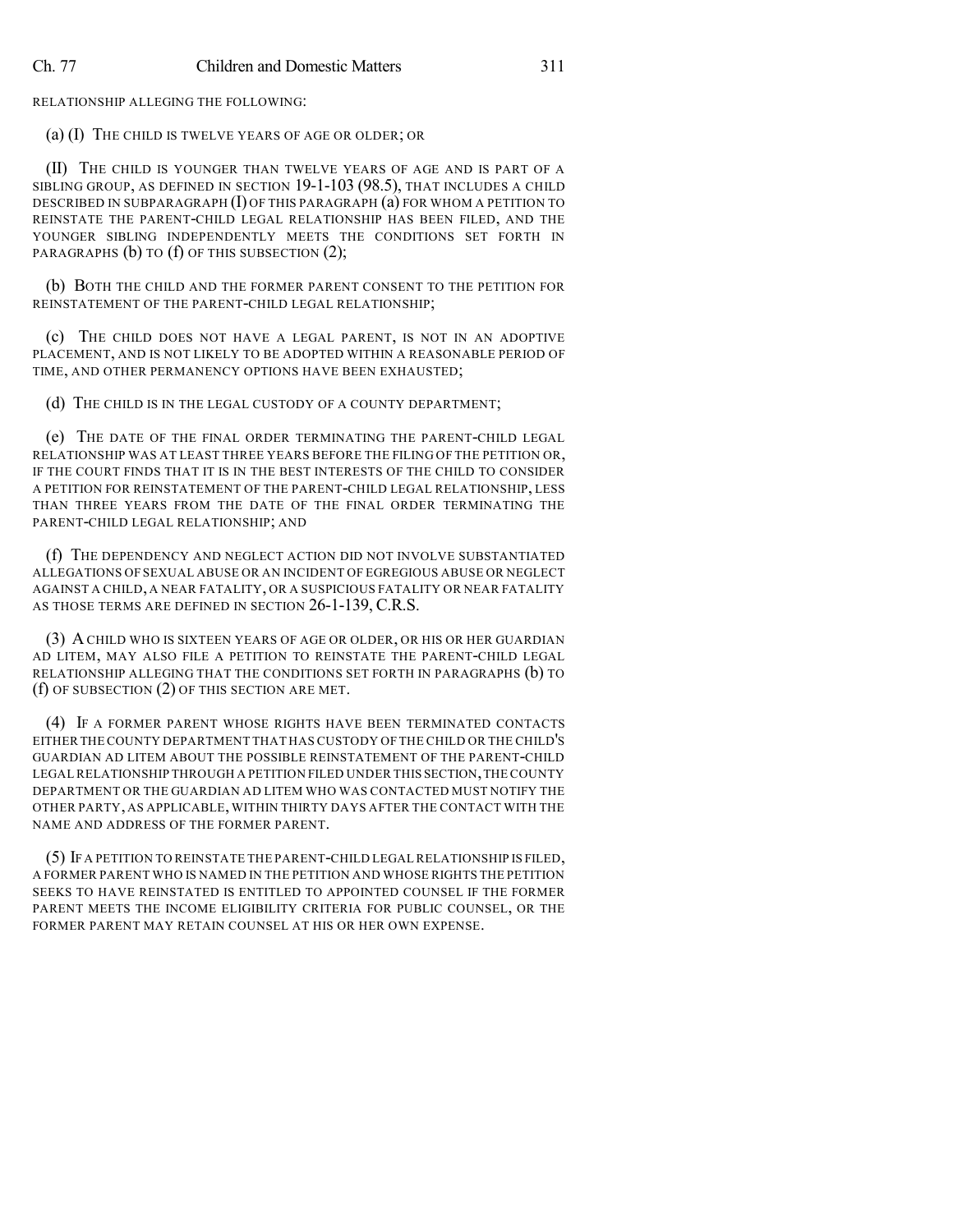#### 312 Children and Domestic Matters Ch. 77

(6) THE PETITION MUST STATE THE NAME AND AGE OF THE CHILD; THE COUNTY DEPARTMENT THAT HAS LEGAL CUSTODY OF THE CHILD; AND THE NAME AND ADDRESS OF THE FORMER PARENT NAMED IN THE PETITION. THE PETITION SHALL BE VERIFIED, AND THE STATEMENTS IN THE PETITION MAY BE MADE UPON INFORMATION AND BELIEF.THE PARTY FILING A PETITION TO REINSTATE THE PARENT-CHILD LEGAL RELATIONSHIP SHALL SERVE THE PETITION ON THE FOLLOWING NONMOVANTS:

(a) THE CHILD'S GUARDIAN AD LITEM;

(b) THE COUNTY DEPARTMENT WITH LEGAL CUSTODY OF THE CHILD; AND

(c) THE FORMER PARENT WHOSE PARENT-CHILD LEGAL RELATIONSHIP THE PETITION SEEKS TO HAVE REINSTATED.

(7) UPON RECEIPT OF THE PETITION FOR REINSTATEMENT OF THE PARENT-CHILD LEGAL RELATIONSHIP, THE COURT MUST SET A DATE FOR AN INITIAL HEARING TO TAKE PLACE NO MORE THAN SIXTY-THREE DAYS AFTER THE FILING OF THE PETITION. THE COURT SHALL PROVIDE NOTICE OF ALL HEARINGS AND REVIEWS TO:

(a) THE COUNTY DEPARTMENT WITH LEGAL CUSTODY OF THE CHILD;

(b) THE GUARDIAN AD LITEM;

(c) THE FORMER PARENT WHOSE PARENT-CHILD LEGAL RELATIONSHIP THE PETITION SEEKS TO HAVE REINSTATED;

(d) THE FOSTER PARENTS, IF ANY; AND

(e) THE CHILD'S TRIBE IF THE CHILD IS AN INDIAN CHILD.

(8) AT THE INITIAL HEARING AND ALL SUBSEQUENT HEARINGS ON THE PETITION, THE COURT SHALL CONSIDER INFORMATION FROM THE COUNTY DEPARTMENT WITH LEGAL CUSTODY OF THE CHILD, THE CHILD, THE CHILD'S GUARDIAN AD LITEM, THE FORMER PARENT, THE PERSON OR AGENCY THAT IS PROVIDING CARE FOR THE CHILD, AND ANY OTHER PERSON OR AGENCY THAT MAY AID THE COURT IN ITS REVIEW.

(9) AT THE INITIAL HEARING, THE COURT SHALL CONSIDER AND MAKE FINDINGS ABOUT THE FOLLOWING THRESHOLD CONDITIONS FOR PURSUING A REINSTATEMENT OF THE PARENT-CHILD LEGAL RELATIONSHIP:

(a) WHETHER THE ALLEGATIONS FOR FILING THE PETITION IN PARAGRAPHS (a) TO (f) OF SUBSECTION (2) OF THIS SECTION OR IN SUBSECTION (3) OF THIS SECTION HAVE BEEN ESTABLISHED BY CLEAR AND CONVINCING EVIDENCE:

(b) WHETHER THE CHILD IS OF A SUFFICIENT AGE AND MATURITY AND ABLE TO EXPRESS HIS OR HER PREFERENCE ABOUT REINSTATEMENT OF THE PARENT-CHILD LEGAL RELATIONSHIP;

(c) WHETHER THE FORMER PARENT HAS REMEDIED THE CONDITIONS THAT LED TO THE CHILD'S REMOVAL AND TERMINATION OF THE PARENT-CHILD LEGAL RELATIONSHIP, IF APPLICABLE;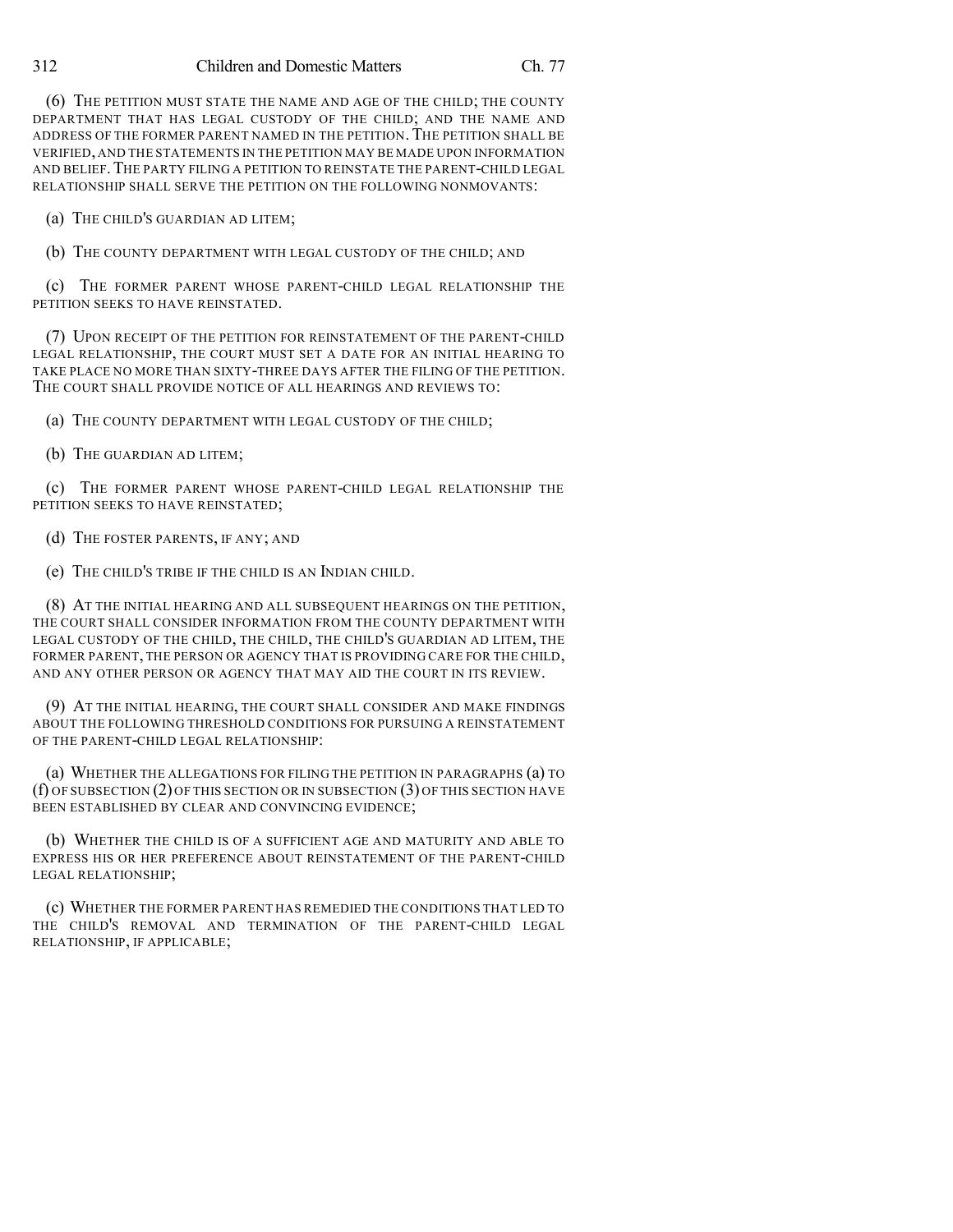(d) WHAT TEMPORARY TRANSITION SERVICES WOULD BE NEEDED BY THE CHILD AND THE FORMER PARENT TO HAVE A SUCCESSFUL REINSTATEMENT OF THE PARENT-CHILD LEGAL RELATIONSHIP;

(e) WHETHER THE FORMER PARENT CAN PROVIDE A SAFE AND STABLE HOME FOR THE CHILD; AND

(f) WHETHER THE FORMER PARENT HAS PARTICIPATED IN AN ASSESSMENT THAT SUPPORTS THAT THE REINSTATEMENT OF THE PARENT-CHILD LEGAL RELATIONSHIP IS IN THE BEST INTERESTS OF THE CHILD. THE STATE BOARD MAY ADOPT RULES DEFINING THE TYPES OF ASSESSMENTS THAT MAY BE DONE TO SUPPORT REINSTATEMENT OF THE PARENT-CHILD LEGAL RELATIONSHIP. A PREVIOUS FINDING OFTERMINATION DOES NOT DISQUALIFY THE FORMER PARENT FROM BEING CERTIFIED AS AN APPROPRIATE PLACEMENT FOR A TRIAL PERIOD UNDER THIS SECTION.

(10) AT THE CONCLUSION OF THE INITIAL HEARING, THE COURT SHALL EITHER DISMISS THE PETITION BECAUSE THE THRESHOLD CONDITIONS FOR REINSTATEMENT SET FORTH IN SUBSECTION (9) OF THIS SECTION HAVE NOT BEEN MET OR ENTER AN ORDER FINDING THAT THE THRESHOLD CONDITIONS FOR REINSTATEMENT SET FORTH IN SUBSECTION (9) OF THIS SECTION HAVE BEEN MET AND THAT IT IS IN THE BEST INTERESTS OF THE CHILD TO WORK TOWARD REINSTATEMENT OF THE PARENT-CHILD LEGAL RELATIONSHIP. IF THE COURT FINDS THAT IT IS IN THE BEST INTERESTS OF THE CHILD TO PURSUE REINSTATEMENT OFTHE PARENT-CHILD LEGAL RELATIONSHIP,THE COURT MUST APPROVE A TRANSITION PLAN DEVELOPED BY THE COUNTY DEPARTMENT AND DESIGNED FOR REINSTATEMENT OF THE PARENT-CHILD LEGAL RELATIONSHIP, INCLUDING VISITATION OR PLACEMENT OF THE CHILD WITH THE FORMER PARENT FOR A DESIGNATED TRIAL PERIOD OF UP TO SIX MONTHS, DURING WHICH TIME LEGAL CUSTODY OF THE CHILD REMAINS WITH THE COUNTY DEPARTMENT.AS PART OF THE TRANSITION PLAN,THE COUNTY DEPARTMENT SHALL PROVIDE TRANSITION SERVICES, AS NEEDED. THE COUNTY DEPARTMENT SHALL ASSESS THE VISITATION OR TEMPORARY PLACEMENT OF THE CHILD WITH THE FORMER PARENT AND PREPARE A REPORT ABOUT THE SUCCESS OF THE VISITATION OR TEMPORARY PLACEMENT.THE COUNTY DEPARTMENT SHALL SUBMIT THE REPORT TO THE COURT, THE FORMER PARENT, AND THE GUARDIAN AD LITEM NOT LATER THAN THIRTY DAYS PRIOR TO THE EXPIRATION OF THE DESIGNATED TRIAL PERIOD. THE COUNTY DEPARTMENT MAY STOP THE VISITATION OR REMOVE THE CHILD FROM PLACEMENT WITH THE FORMER PARENT AT ANY TIME, IN ACCORDANCE WITH THE PROCEDURES OUTLINED IN SECTIONS 19-3-401 AND 19-3-403, IF IT DEEMS THAT THE CHILD IS NOT SAFE OR THAT IT IS NO LONGER IN THE BEST INTERESTS OF THE CHILD FOR THE CHILD TO REMAIN WITH THE FORMER PARENT.

(11)(a) THE COURT SHALL SCHEDULE A FINAL HEARING PRIOR TO THE EXPIRATION OF THE DESIGNATED TRIAL PERIOD. AT THE FINAL HEARING, THE COURT SHALL CONSIDER THE FOLLOWING:

(I) WHETHER THE THRESHOLD CRITERIA FOR REINSTATEMENT OF THE PARENT-CHILD LEGAL RELATIONSHIP SET FORTH IN SUBSECTION (9) OF THIS SECTION ARE STILL MET;

(II) WHETHER THE TRIAL PERIOD OF VISITATION OR PLACEMENT OF THE CHILD WITH THE FORMER PARENT WAS SUCCESSFUL;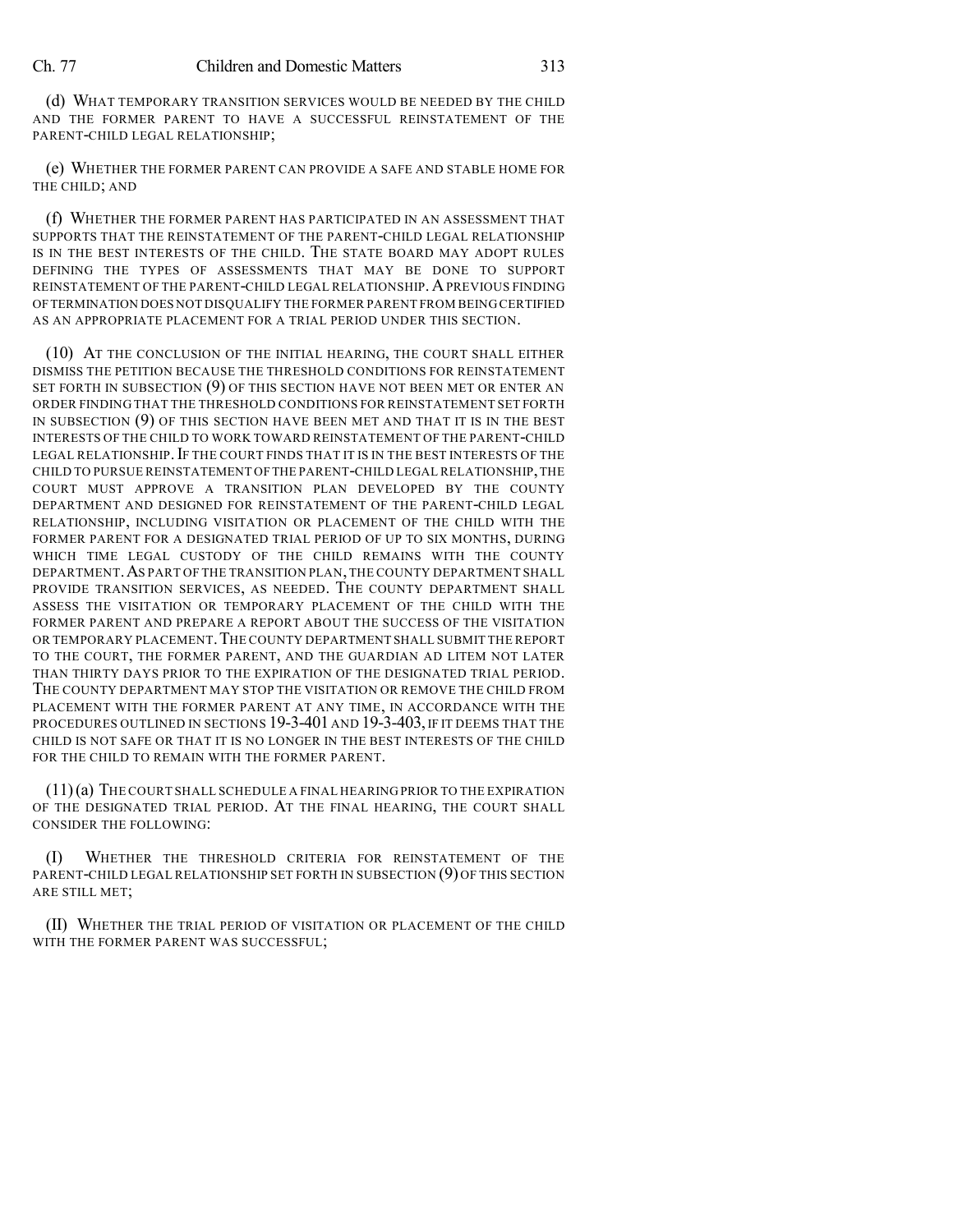(III) WHETHER THE CHILD WILL LOSE OR GAIN ANY BENEFITS OR SERVICES AS A RESULT OF REINSTATEMENT AND HOW THIS MIGHT AFFECT THE CHILD; AND

(IV) WHETHER REINSTATEMENT OF THE PARENT-CHILD LEGAL RELATIONSHIP IS IN THE BEST INTERESTS OF THE CHILD.

(b) THE COURT SHALL MAKE FINDINGS SUPPORTING THE DISPOSITION OF THE PETITION FOR REINSTATEMENT. THE COURT MAY MAKE THE FOLLOWING ORDERS:

(I) THE COURT MAY GRANT THE PETITION AND ORDER THE REINSTATEMENT OF THE PARENT-CHILD LEGAL RELATIONSHIP IF THE COURT FINDS BY CLEAR AND CONVINCING EVIDENCE THAT IT IS IN THE BEST INTERESTS OF THE CHILD TO REINSTATE THE PARENT-CHILD LEGAL RELATIONSHIP; OR

(II) THE COURT MAY DISMISS THE PETITION, IN WHICH CASE:

(A) THE COUNTY DEPARTMENT RETAINS THE LEGAL CUSTODY OF THE CHILD; AND

(B) THE COUNTY DEPARTMENT SHALL ARRANGE FOR THE IMMEDIATE PLACEMENT OF THE CHILD IN OUT-OF-HOME PLACEMENT; AND

(C) THE COURT SHALL SET A HEARING TO DETERMINE THE PERMANENCY PLAN IN ACCORDANCE WITH SECTION 19-3-702; OR

(III) THE COURT MAY CONTINUE THE MATTER FOR NO MORE THAN SIXTY DAYS AND MAY ISSUE AN ORDER REQUIRING THE FORMER PARENT OR THE COUNTY DEPARTMENT TO TAKE CERTAIN ACTIONS BEFORE THE NEXT HEARING;EXCEPT THAT THE COURT SHALL EITHER DISMISS OR GRANT A MOTION FOR REINSTATEMENT OF THE PARENT-CHILD LEGAL RELATIONSHIP WITHIN TWELVE MONTHS AFTER THE DATE THE PETITION FOR REINSTATEMENT WAS FILED.

(12) AN ORDER REINSTATING THE PARENT-CHILD LEGAL RELATIONSHIP RESTORES ALL RIGHTS, POWERS, PRIVILEGES, IMMUNITIES, DUTIES, AND OBLIGATIONS OF THE FORMER PARENT AS TO THE CHILD, INCLUDING THOSE RELATING TO CUSTODY, CONTROL, AND SUPPORT OF THE CHILD. IF THE PARENT-CHILD LEGAL RELATIONSHIP IS REINSTATED, THE COURT MAY REQUIRE PERIODIC REVIEW WITHIN NINETY DAYS AFTER REINSTATEMENT.

(13) THE GRANTING OF A PETITION FOR REINSTATEMENT OF THE PARENT-CHILD LEGAL RELATIONSHIP DOES NOT VACATE OR OTHERWISE AFFECT THE VALIDITY OF THE ORIGINAL ORDER TERMINATING THE PARENT-CHILD LEGAL RELATIONSHIP.

(14) THE GRANTING OF A PETITION FOR REINSTATEMENT OF THE PARENT-CHILD LEGAL RELATIONSHIP FOR ONE FORMER PARENT DOES NOT RESTORE OR OTHERWISE IMPACT THE RIGHTS OR LEGAL STATUS OF THE OTHER FORMER PARENT.

(15) A PARENT WHOSE PARENT-CHILD LEGAL RELATIONSHIP IS RESTORED PURSUANT TO THIS SECTION IS NOT LIABLE FOR CHILD SUPPORT OR THE COSTS OF ANY SERVICES PROVIDED TO THE CHILD FROM THE DATE OF THE ORIGINAL ORDER TERMINATING THE PARENT-CHILD LEGAL RELATIONSHIP TO THE DATE OF THE ORDER REINSTATING THE PARENT-CHILD LEGAL RELATIONSHIP.